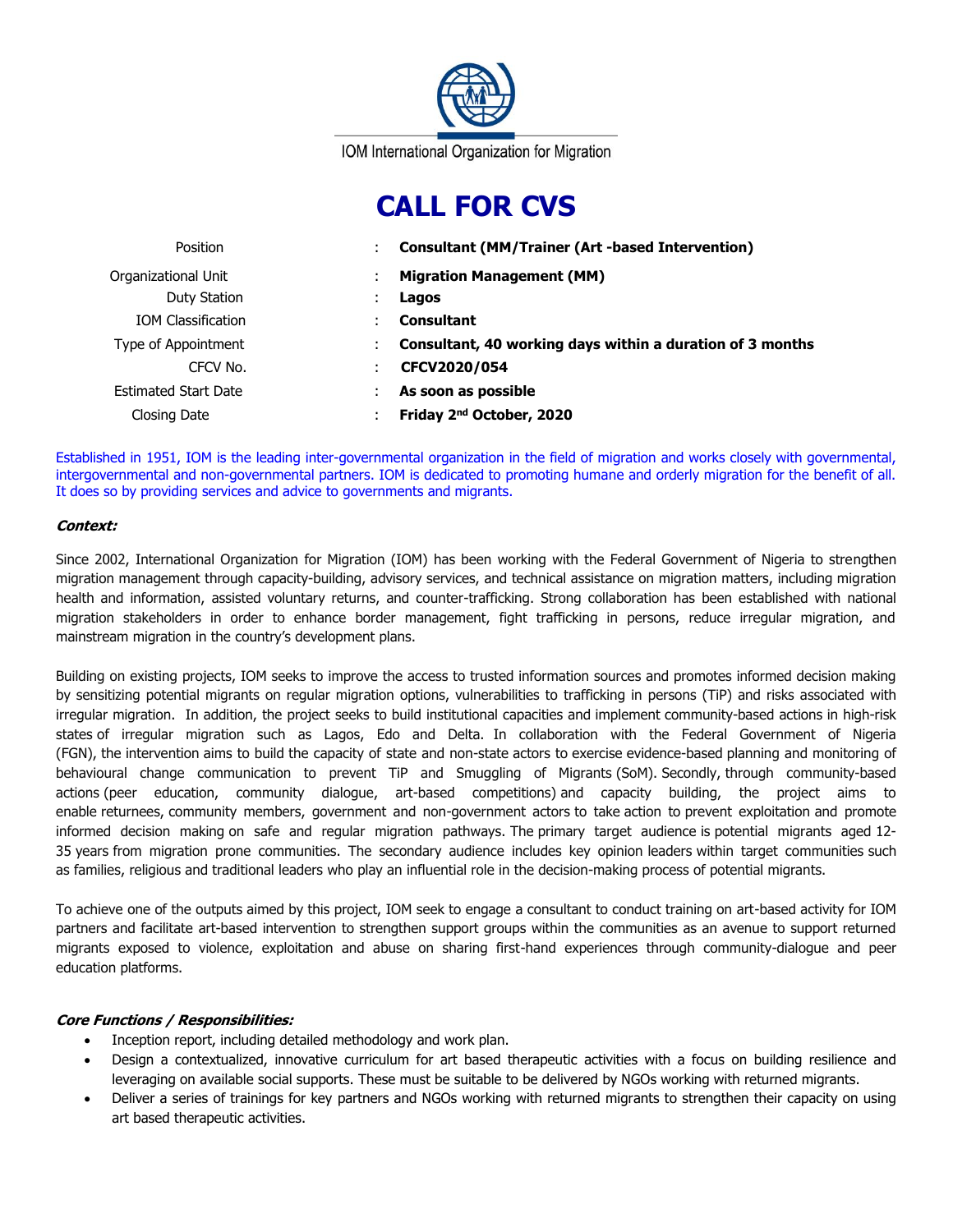- Providing supervision for trained key partners and NGOs to facilitate an art-based group session for returning migrants, guiding the clients through the creative process and encouraging them to engage with their feelings and explore the thought processes behind them.
- Final report, incorporating feedback from the IOM project team.
- Perform other duties as may be assigned.

# **Tangible and Measurable Output of the work assignment**

The assignment is expected to take 40 working days, within a time period of three (3) months.

| <b>Specific task</b>                             | <b>Deliverable</b>                     | <b>Timeline (working days)</b> |
|--------------------------------------------------|----------------------------------------|--------------------------------|
| Inception report to establish methodology and    | Work plan including timeline and       | 5                              |
| work plan, schedule of trainings for NGOs and    | training dates                         |                                |
| group sessions with returned migrants.           |                                        |                                |
| Draft curriculum of training manual including    | curriculum,<br>Draft<br>list of<br>art | 10                             |
| list of materials required for sessions.         | materials for trainings.               |                                |
| Presentation and approval of draft curriculum    | Approval of draft curriculum           | 5                              |
| Face to face training with relevant actors       | Conduct training                       | 5                              |
| Art-based intervention for returned migrants     | Conduct<br>Conduct<br>sessions<br>&    | .5                             |
| including supervision of trained relevant actors | supervision                            |                                |
| during group sessions with returned migrants.    |                                        |                                |
| Final report                                     | Final report and evaluation            | 10                             |

## **Required Qualifications and Experience**

- An Advanced degree in Psychology, Counselling, Art, Art education or related field from accredited academic institution.
- Minimum Six years' of professional experience in adolescent development, psychosocial assessment and Mental Health counselling;
- Knowledgeable of and ability to promote inclusivity in working with different groups including women, children, youth and people with disability;
- Excellent oral and written communication skills;
- Demonstrated ability in developing innovative treatment modalities and group facilitation skills;
- Knowledge /experience in conducting art therapy sessions;
- Previous working experience in the West African region or Nigeria desirable;
- Computer proficiency including with MS Office Microsoft tools and ability to take notes/drafts and produce high-quality written reports;
- Motivated, committed, responsible, and able to work independently with limited direct supervision.

#### **Languages**

Fluency in **English**; knowledge of multiple languages advantageous;

#### **Required Competencies**

#### **Values**

- Inclusion and respect for diversity: respects and promotes individual and cultural differences; encourages diversity and inclusion wherever possible.
- Integrity and transparency: maintains high ethical standards and acts in a manner consistent with organizational principles/rules and standards of conduct.
- Professionalism: demonstrates ability to work in a composed, competent and committed manner and exercises careful judgment in meeting day-to-day challenges.

#### **Core Competencies** – behavioural indicators

- **Teamwork:** develops and promotes effective collaboration within and across units to achieve shared goals and optimize results.
- Delivering results: produces and delivers quality results in a service-oriented and timely manner; is action oriented and committed to achieving agreed outcomes.